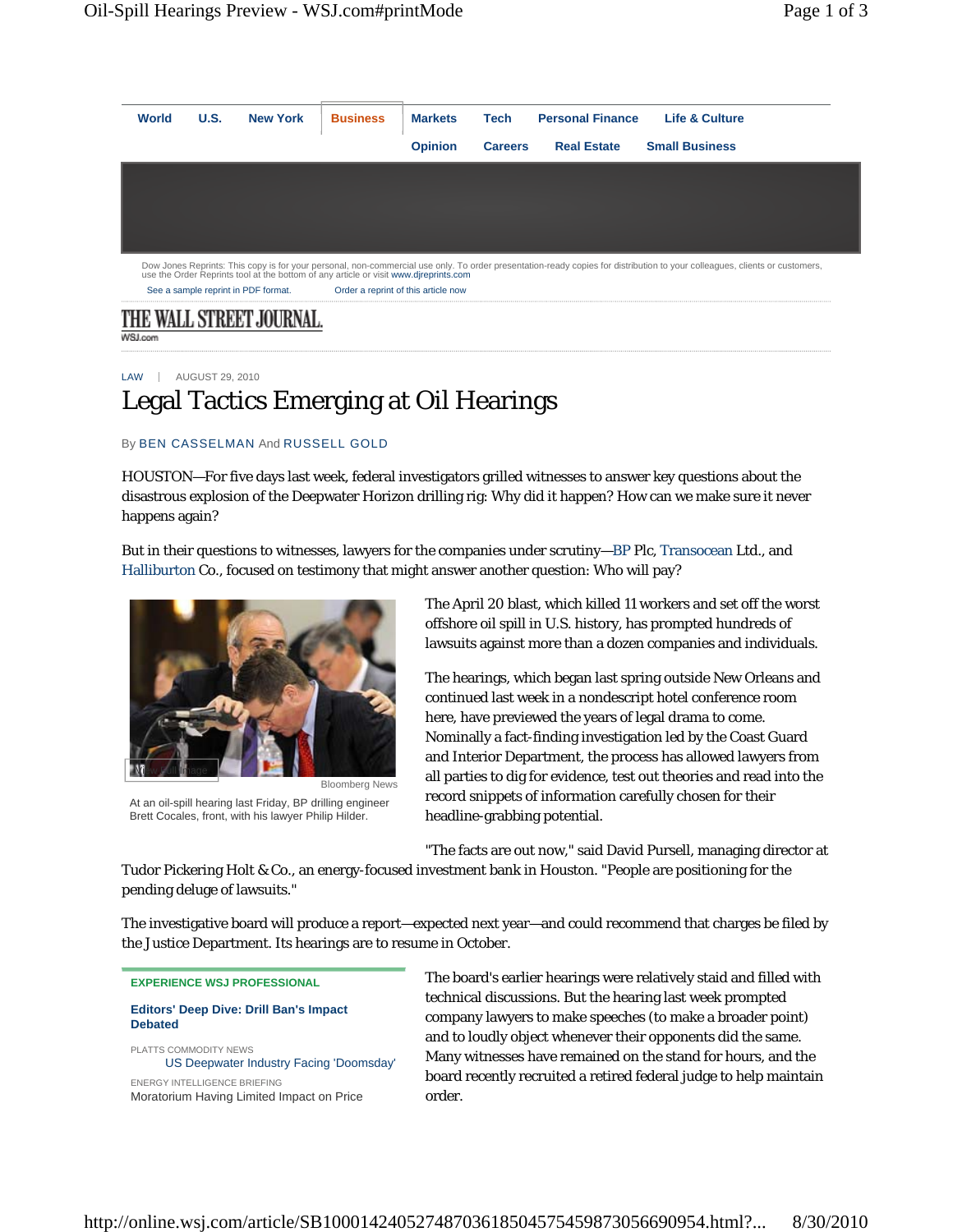OIL AND GAS NEWS Demand For Drilling Services To Reach \$44B

Access thousands of business sources not available on the free web. Learn More

That judge, Wayne Andersen, pleaded with lawyers on Friday morning to stay focused on the government board's fact-finding mission following a day of especially sharp exchanges. The hearing, Anderson said, had come to resemble a "trial hearing, as if this were an adversarial proceeding."

BP in particular has seized on the hearings to deflect attention back onto its contractors, especially Transocean, which owned the rig, and Halliburton, which performed cement jobs on the well.

BP lawyers have focused on the rig's blowout preventer, the towering stack of valves on the sea floor designed to shut down a well in an emergency. What caused the failure of the device, which is owned and maintained by Transocean, remains a central mystery in the Gulf disaster.

Transocean witnesses have testified to some problems with the blowout preventer, including hydraulic leaks, though they consistently have said the device had been tested repeatedly and was in good working order.

#### **More**

**Drilling Rules Put New Regulator in Spotlight**

Still, BP scored points on Wednesday when it got Transocean officials to say that the blowout preventer had not gone through an extensive certification process as required by federal regulations. BP representatives quickly distributed copies of

those regulations to members of the press covering the hearing. And, under questioning from BP lawyers, Transocean also testified they had the responsibility for keeping the well under control.

Transocean lawyers, for their part, tried to show that BP made most of the decisions on the well, either on the rig or from the company's Houston offices.

In hearings last month, Transocean attorney Miles Clements repeatedly pushed one of BP's mangers on the rig, Ronald Sepulvado, as to who was in charge.

"You were the top, top ranking man on the rig in the hierarchy, were you not, sir?" Mr. Clements asked.

"Well, you know, everybody's on the same level," Mr. Sepulvado replied.

Mr. Clements tried again: "Would you say the buck stopped with you on the rig?"

"Well, sometimes it did and sometimes it didn't," said Mr. Sepulvado, who added that workers talked through any disagreements.

"Sure. And at the end of those discussions, would you be the one to decide what to do?" Mr. Clements finally asked.

"Yes," came the answer.

The battle between BP and Halliburton also been intense. Halliburton designed and pumped a cement seal that experts believe may have failed and allowed explosive natural gas to enter the well, then reach the rig.

On Tuesday, BP cited emails by Halliburton workers saying that the cement operation had been successful. Jesse Gagliano, a Halliburton engineer, testified that the emails referred to the process of pumping the cement and did not predict whether it would form an effective seal.

By Thursday, the tenor of the hearings deteriorated when Halliburton lawyer Donald Godwin accused BP deepwater water operation manager David Sims of "lying" during questioning. The charge prompted raised voices and arguments among the two-dozen lawyers participating in the hearing.

Anderson later admonished all parties to behave.